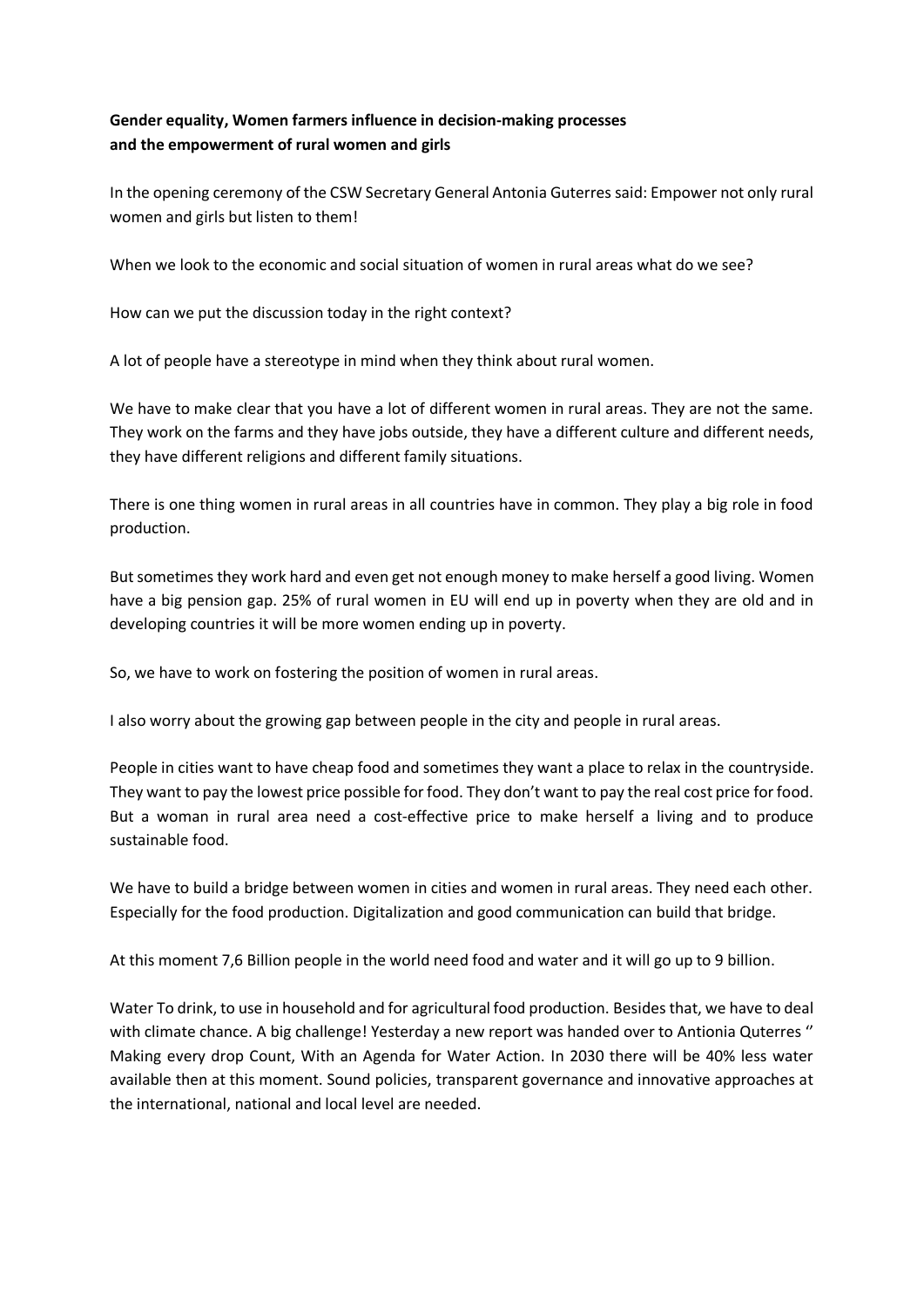We need smart farming, new technologies in order to increase agriculture productivity and to contribute to a more efficient use of resources, a more efficient way of using water. Women have a big role to play in this field. Women need a solution and women are part of the solution!

What is the position of women:

- Women comprise an average of 43% of the agricultural labor force in developing countries
- Women own less than 20% of land worldwide
- Rural women account for the production of half of the world's food
- For many, the livelihoods come from small-scale farming, almost always informal and often unpaid and a lot of women work like assisting spouse
- Women have limited access to seeds, credits, to climate-smart technologies, advice, fertilizers, livestock, mechanical equipment, school, training, innovation, health care, services
- On average 47% of women worldwide report having an account at a formal financial institution (against 55% of men), in rural area less women have an account
- Women are lacking behind in decision-making bodies
- 7 out of 10 of the world's hungry are women.
- A lot of Women and girls have no access to good water facilities. They have to carry everyday a lot of water for household and food production. Figures show that women and girls spend 200 million hours a day on carrying water! Every single day.

Key messages for the empowerment of rural women and girls.

- 1. Access to basic needs to produce and sell: Access to land, clean water, ownership of farms, knowledge, financial advice, credit, subsidies, water, market.
- 2. Same positions in decision making bodies as men, that means more women in boards of cooperatives, farmers organizations, politics - and same position in decision making on family farm
- 3. Education, lifelong learning, validation of skills
- 4. Good social, infrastructural and medical services
- 5. Support female-entrepreneurship and the founding of cooperatives and farmers organizations by women.
- 6. Access to digital services, mobile phone and bank account and access to innovative new technology to use the resources like water more efficient

## Conclusion;

Most important recommendation:

Support Women in establishing ''Cooperatives specialized in technology and innovation''.

Women in rural area can do a step forwards if they can use new technology and innovations. They cannot do it on their own. They have to do it together. They can start with simple technology, they can share, they can have training together and they can help each other to work with the new technology. They need advice and they need money to start but if they do it together in a cooperative it is possible and I have seen that it will help them to do big steps forward. I saw good examples in Tanzania. Women start to milk a cow, cooling the milk together, sell it to a dairy factory and they came out of poverty!